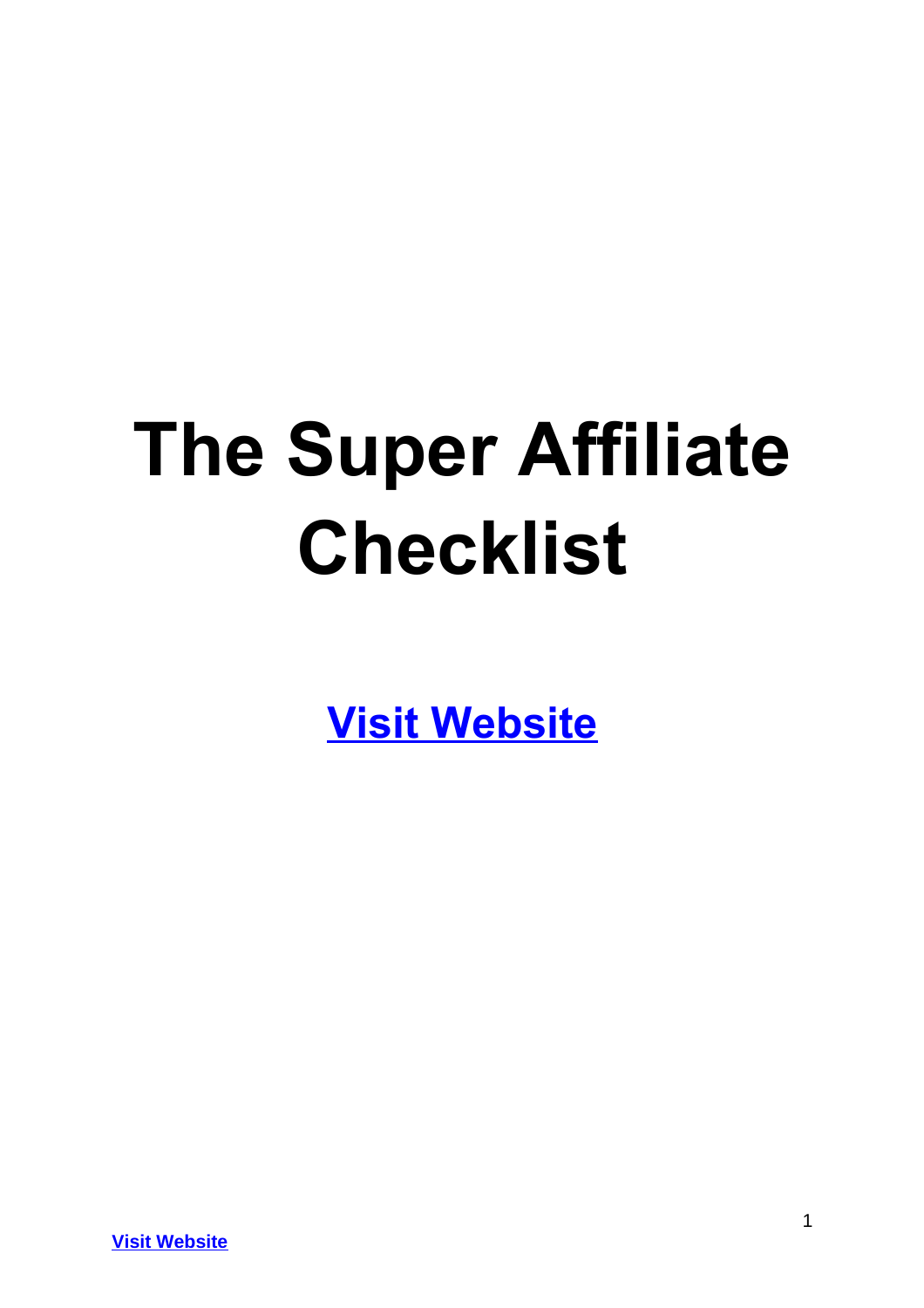There are three types of affiliates:

- The struggling affiliate who can't seem to bring in any consistent cash.
- The so-so affiliate who makes a few hundred dollars per month, but wants more.
- The super affiliate, who pulls down a nice commission check every month like clockwork.

If you're either a struggling affiliate or a so-so affiliate, then you're going to want to use this checklist to take you to super affiliate status. Take a look…

## **Keep It Simple**

Struggling affiliates tend to throw stuff at the wall to see what sticks.

They jump from promoting one product to another, they deploy a dozen different traffic methods, and they're always hustling but not getting anywhere very fast.

If you want to take your business to the next level, keep it simple. Here's how:

- 1. Start with one offer to promote.
- 2. Create one autoresponder series to promote it.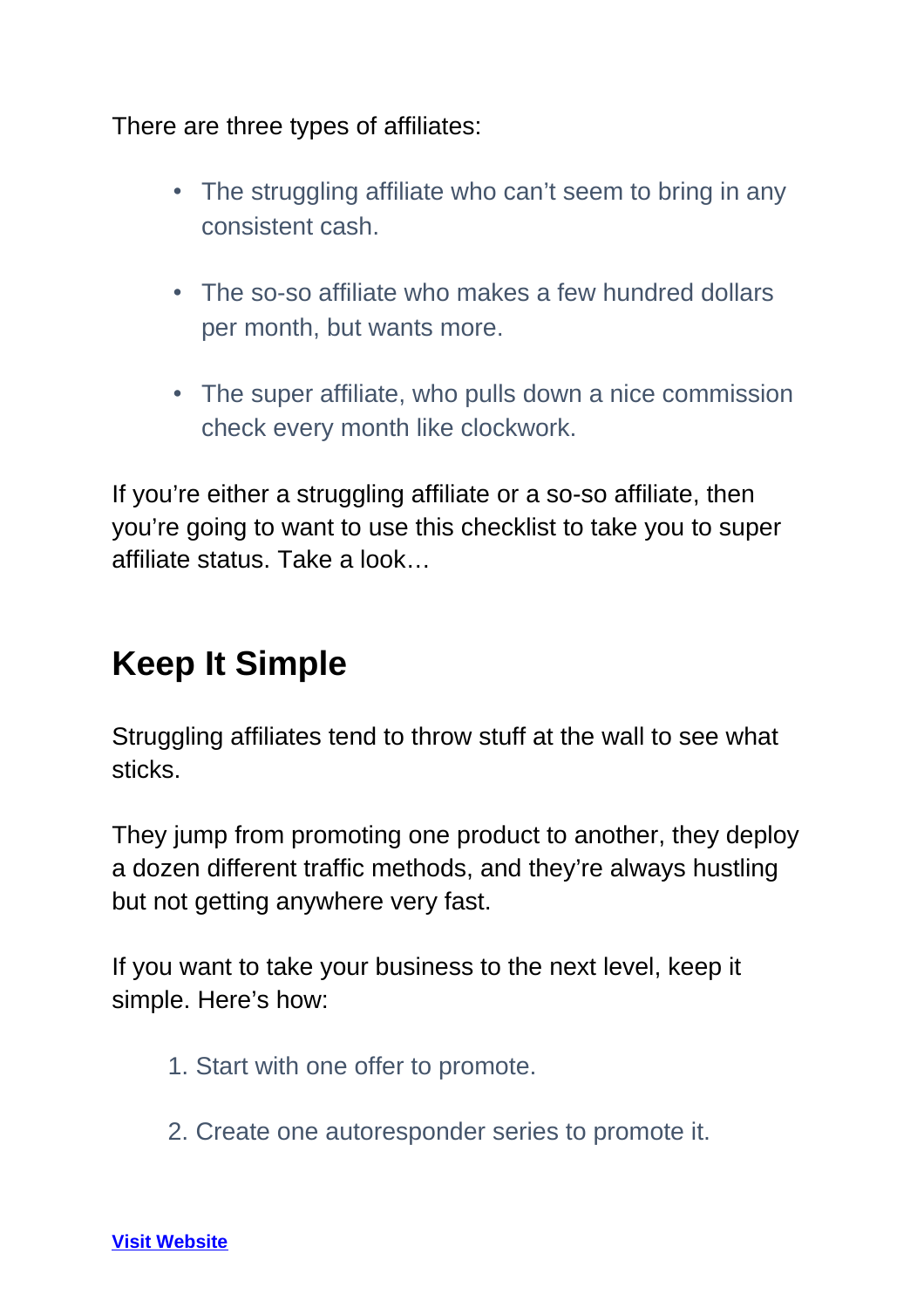- 3. Create one lead magnet to attract people to your list.
- 4. Select one source of traffic and use it to send people to your lead magnet.
- 5. Then optimize until this process is creating results for you.
- 6. Once you have one source of traffic up and running, then and only then should you add another source.
- 7. Start building your sales funnel with additional offers.

Get the point? Focus on one step at a time and get that piece working for you before you move onto the next step. *Keep it simple.*

Next…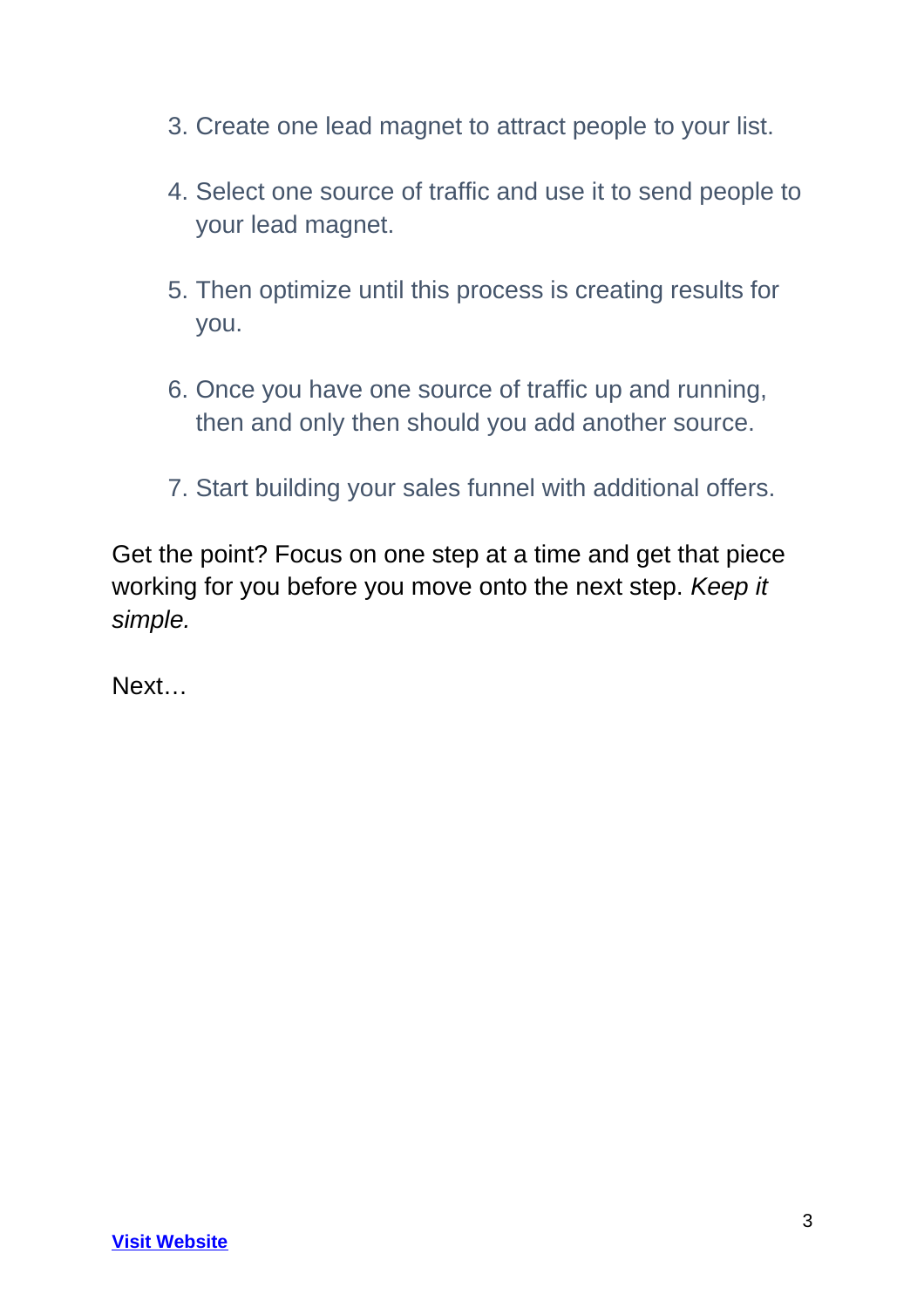## **Set Goals**

Struggling affiliates may set goals, but they're vague goals without any basis in reality.

Super affiliates do it differently.

Not only do they set goals, they then figure out exactly how they'll achieve those goals.

Now in order to "reverse engineer" your goals, you need to start keeping track of the data. This includes:

- How much traffic you generate.
- What percentage of this traffic subscribes to your mailing list.
- What percentage of these new subscribers buy an offer from your initial autoresponder series.
- How much money you make per subscriber per month.

You'll need to plug in your own numbers to determine how to achieve your goals.

But here's a good rule of thumb: a well-targeted list can make about \$1 per subscriber per month. So if you're looking to make \$10,000 per month, then one of your goals should be to grow your list as quickly as possible to 10,000 subscribers.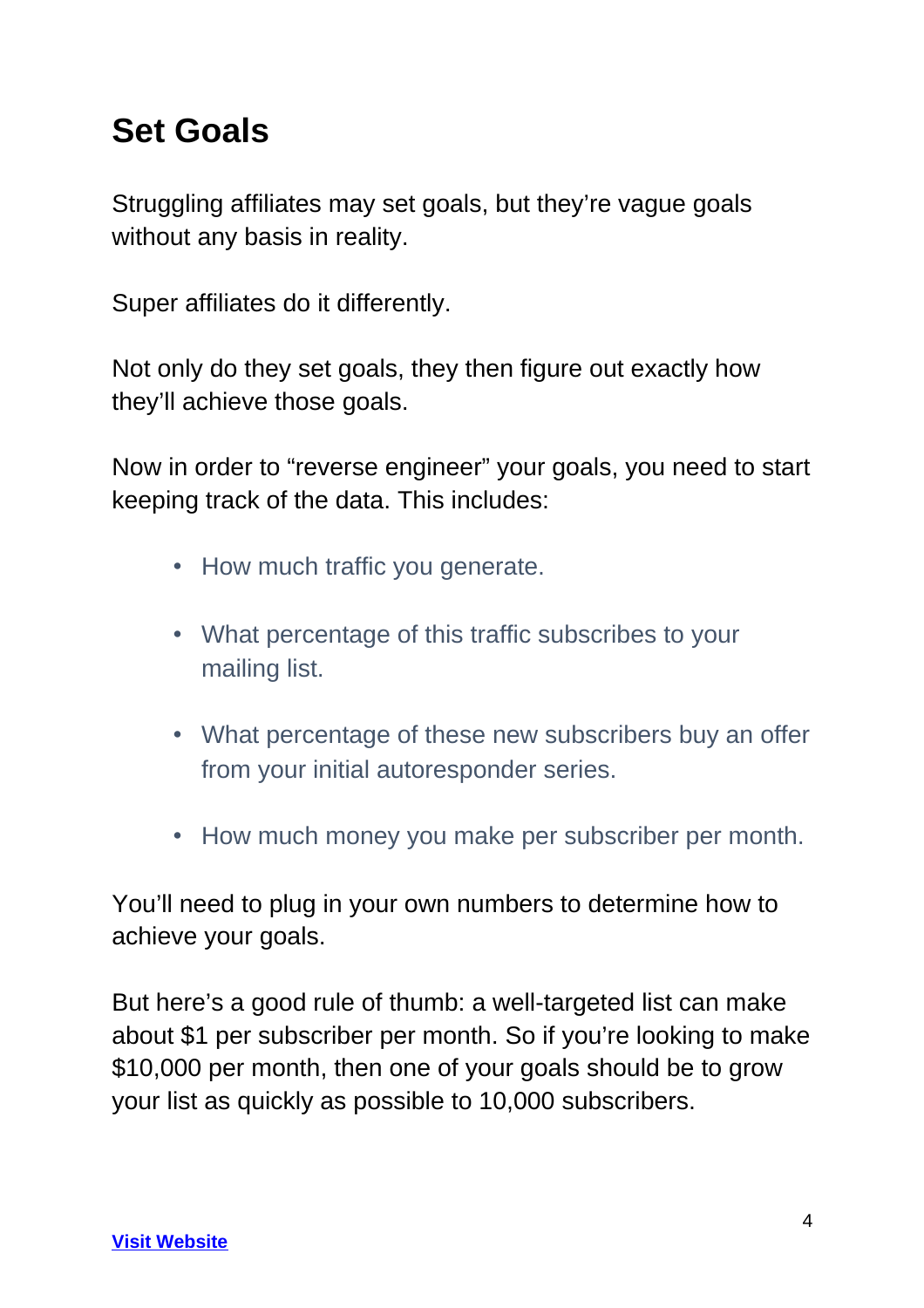## **Plan Ahead**

Super affiliates don't create promotions and emails off the cuff.

Instead, they have a plan as to exactly what they'll be promoting for the next several months.

This plan is based around when their favorite vendors are launching products.

Knowing about product launches, sales and contests gives super affiliates plenty of time to build anticipation with "sideways sales letters" well in advance of the event

*TIP: This is another reason to work closely with vendors. Let them know you're interested in hearing about their upcoming launches and other events as soon as possible.*

Next…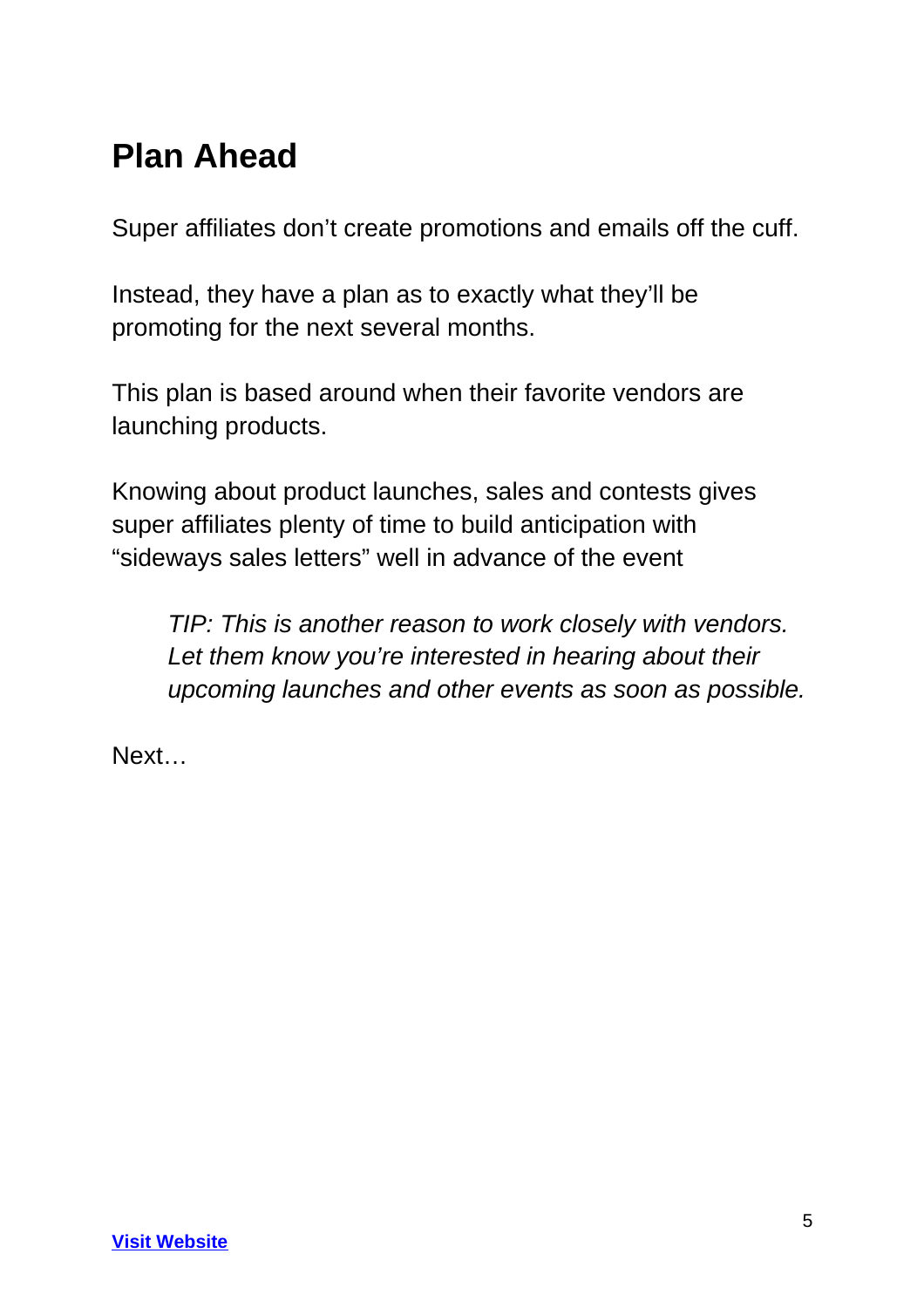## **Build A Team**

Super affiliates don't try to do everything themselves. Instead, they outsource low value tasks to competent freelancers, which frees up their time for high value tasks. They also outsource tasks that they don't have the skills to do.

You can outsource:

- Blog posts.
- Social media posts.
- Lead magnet creation.
- Bonus product creation.
- Video production.
- Copywriting.
- Graphics and design.

Here's something else…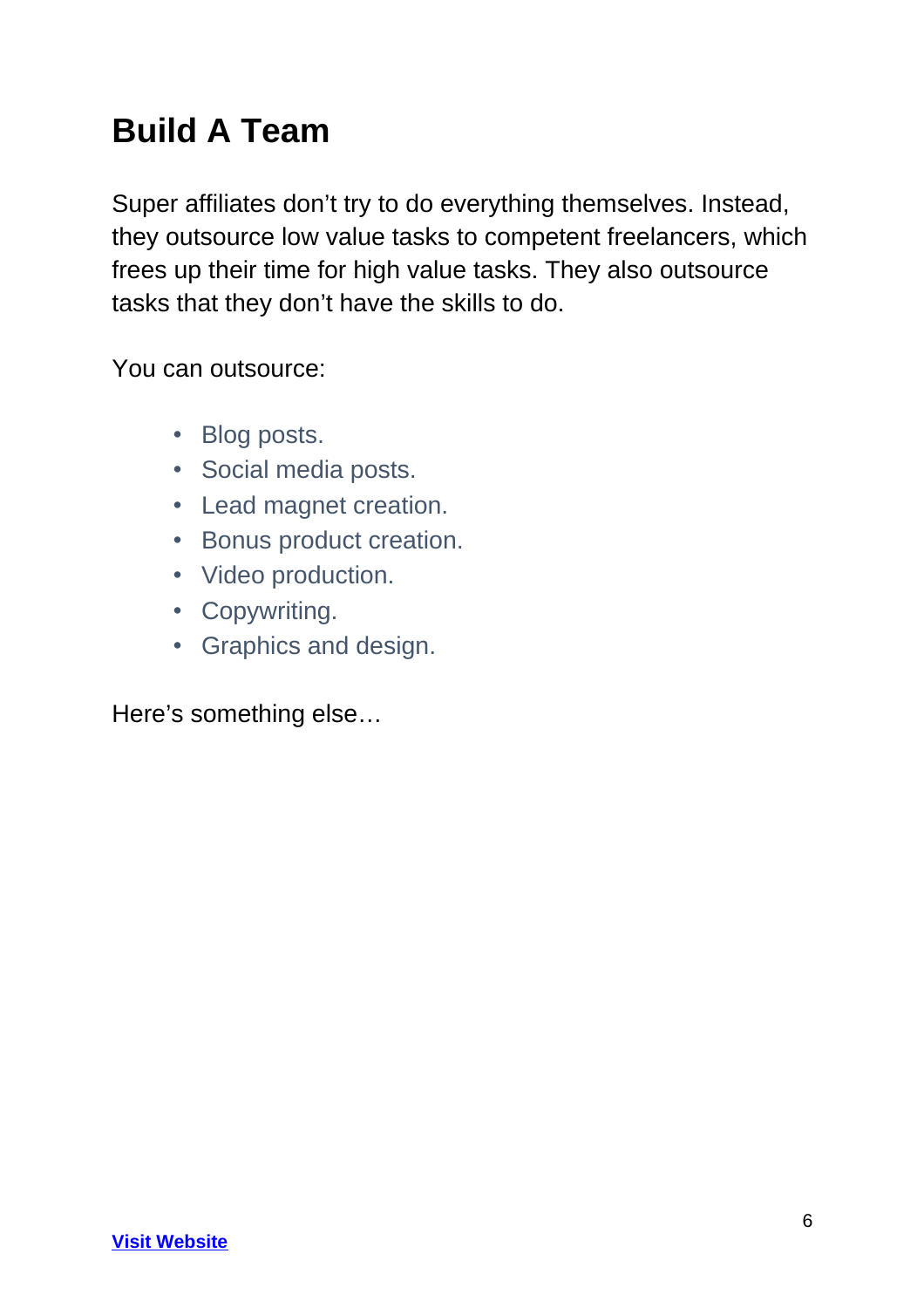## **Reinvest Your Profits**

Super affiliates don't blow their commission checks on a new car or fancy dinners.

Instead, these affiliates know that the best investment they can make is to put all or part of the money right back into their business.

So super affiliates reinvest their profits into things like advertising and outsourcing.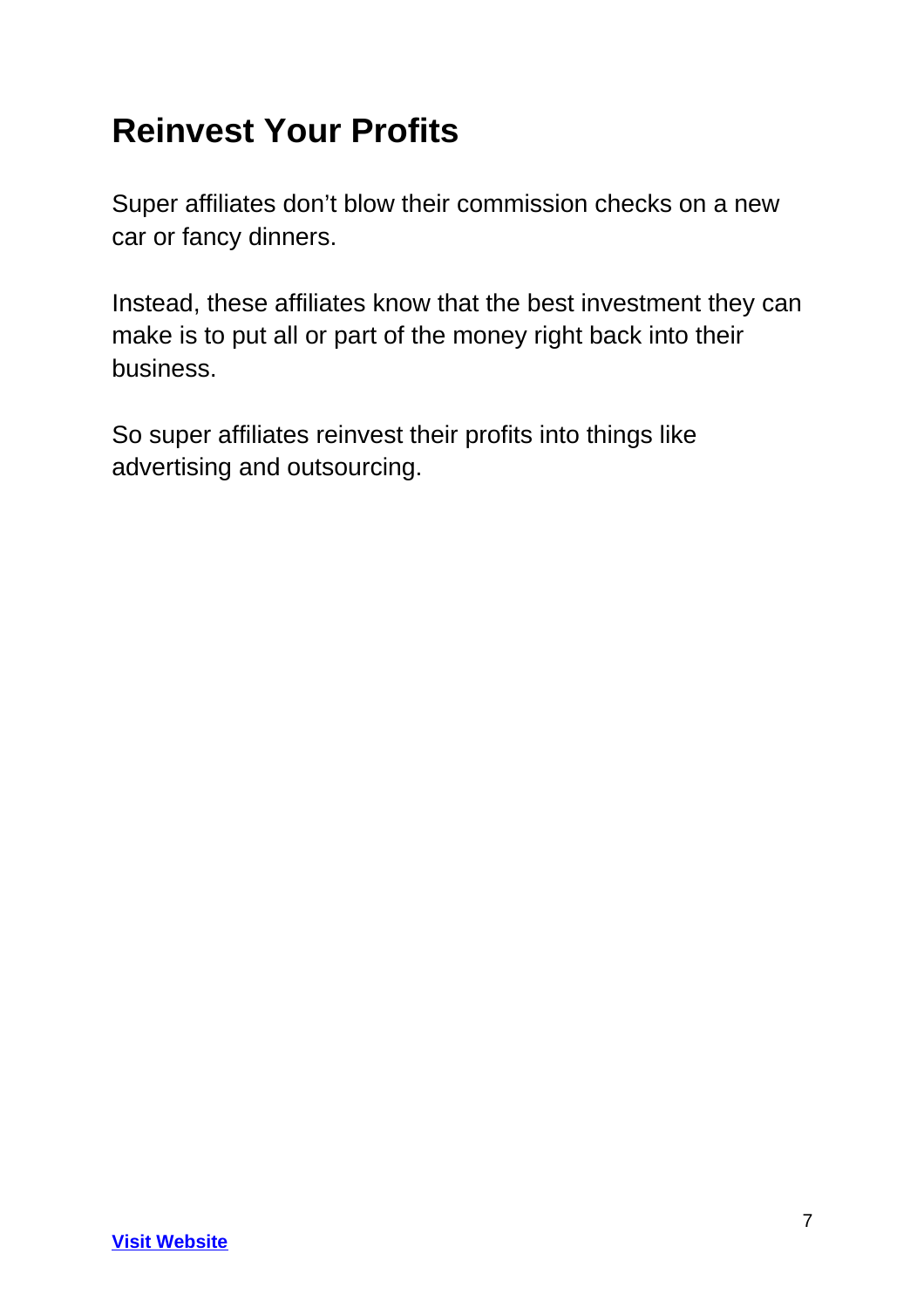## **Generate Sales On the Bonus Delivery Page**

That's right, you can increase your income significantly simply by embedding backend offers into your bonus delivery pages.

These can be your offers or another affiliate offer.

For example, if your bonus is a dessert cookbook, you can promote "Volume 2" of this cookbook right on your delivery page. Some affiliates have found this slick strategy actually puts more money in their pocket than the original affiliate commission!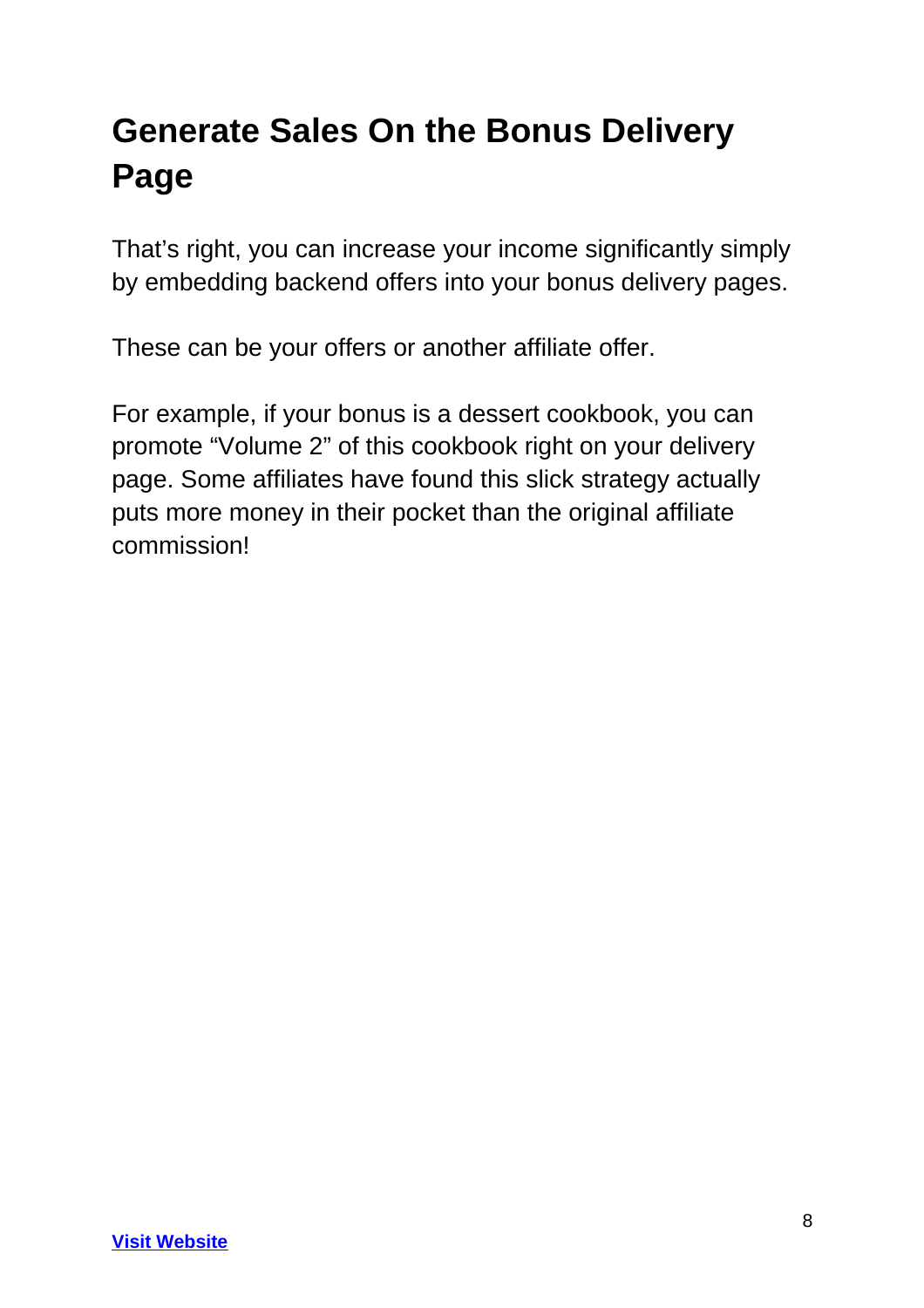#### **Focus Only On One or Two Niches**

You've seen affiliates talk about all the niches they're covering, from gardening to golf to weight loss and everything in between. But these same affiliates probably aren't making very much money.

If you want to reach super affiliate status, then you need to focus on building your assets in just one (or maybe two) niches.

Devote all your time, money and other resources to building your list, expanding your blog, growing your social media presence, establishing your expertise, creating partnerships, driving traffic and generating sales in that one niche.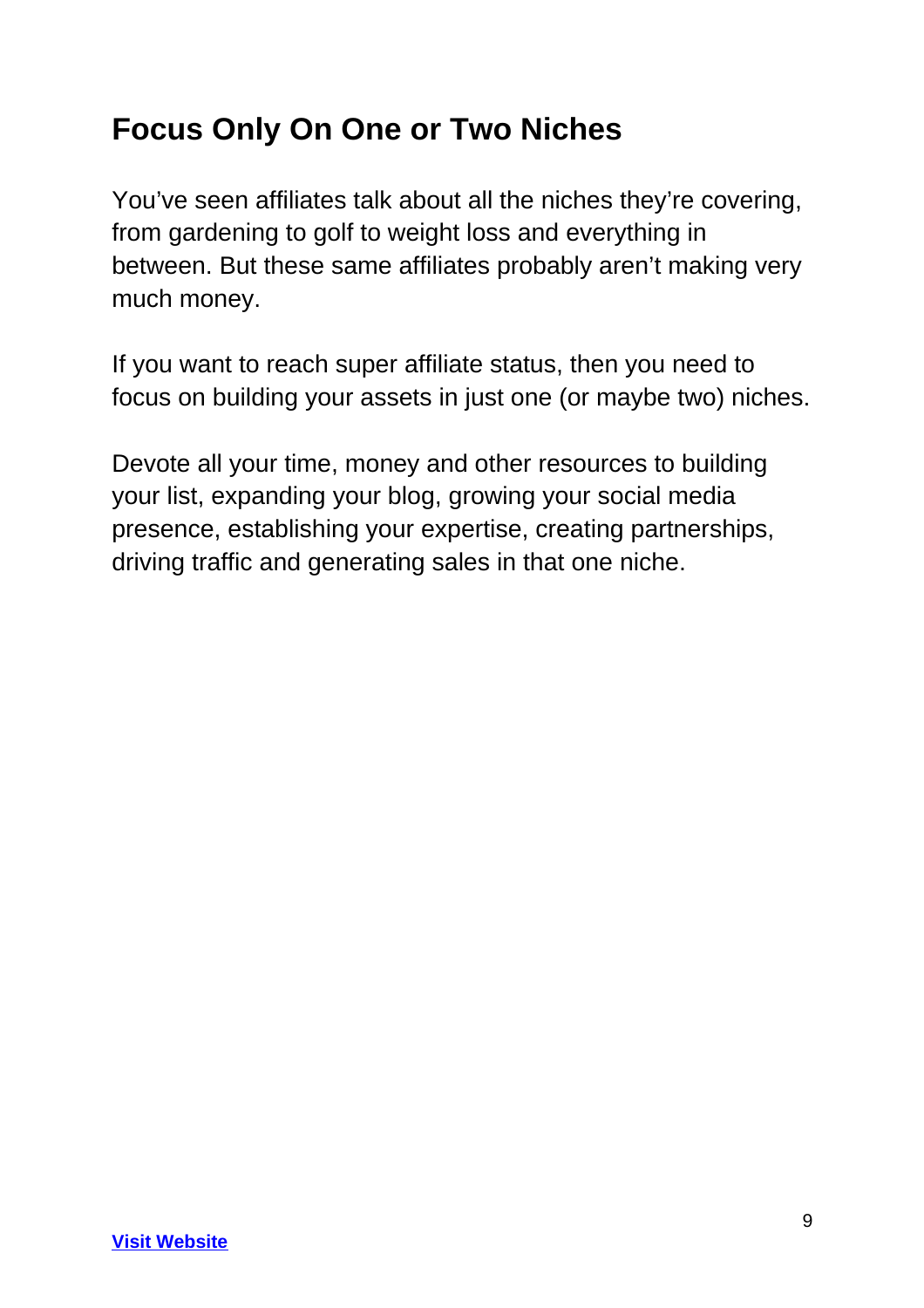## **Set Your Sights On Big Markets**

Sometimes affiliates opt for small markets where there isn't much competition. But the reason there isn't much competition is because a small market also isn't very profitable.

If you want to create a high six-figure or seven-figure business, then you need to go where the money is.

And that means you need to go into the big markets, such as weight loss, make money online and similar markets.

So how do you deal with competition?

You need to create a USP (unique selling proposition). This is the one thing that makes you different and better than your competitors.

For example:

- You were the first in your market to do something special.
- You specialize in something that very few others do.
- You have some special credential, experience or expertise in this niche.
- You offer special bonuses (like apps with every purchase, while everyone else in your niche offers ebooks).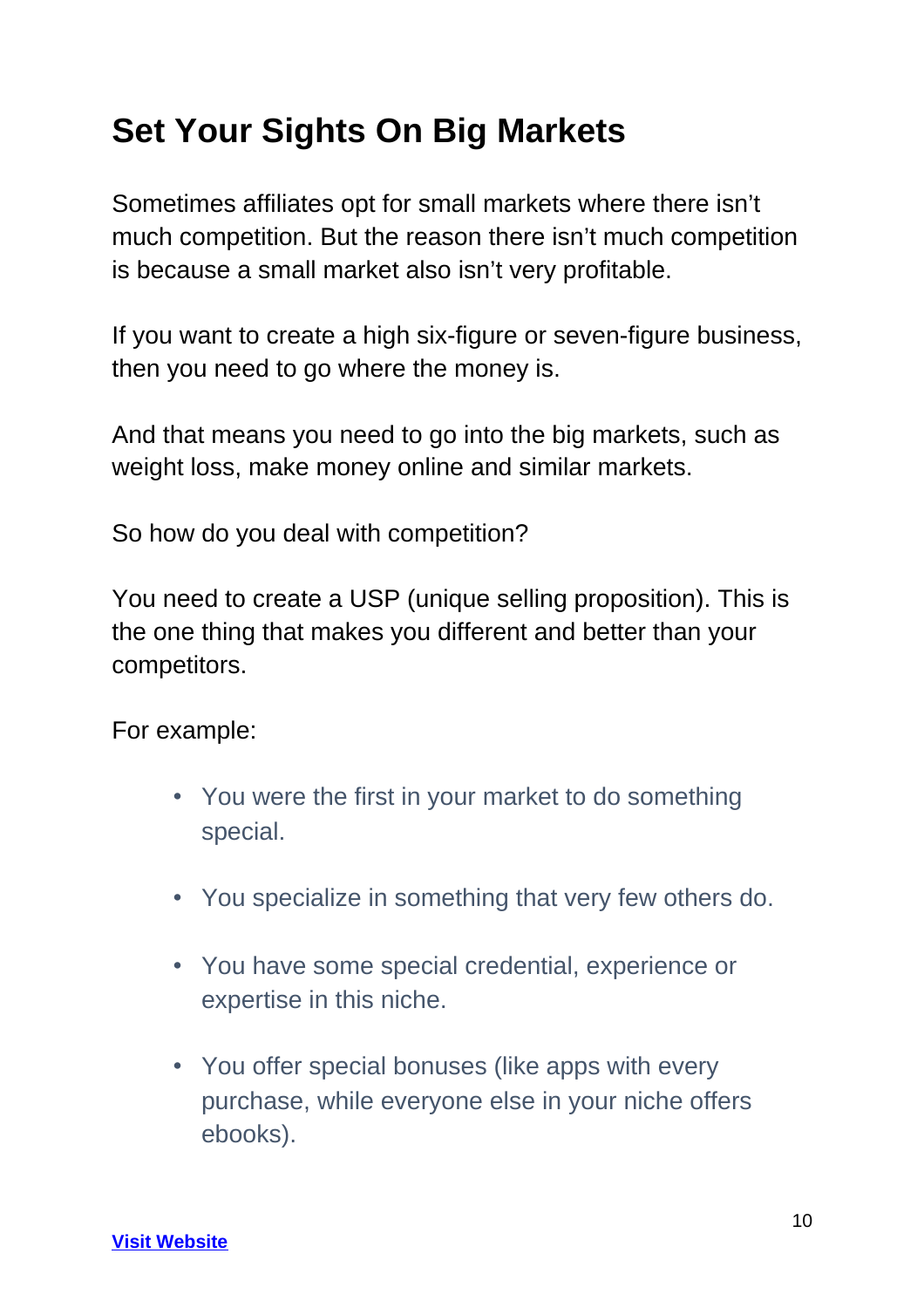- You offer personal guarantees on products you promote.
- You provide telephone support.

And so on. What you'll need to do is research your competition to see what USPs they're claiming, find out what is important to your audience, and then pick an unclaimed USP that your audience truly values.